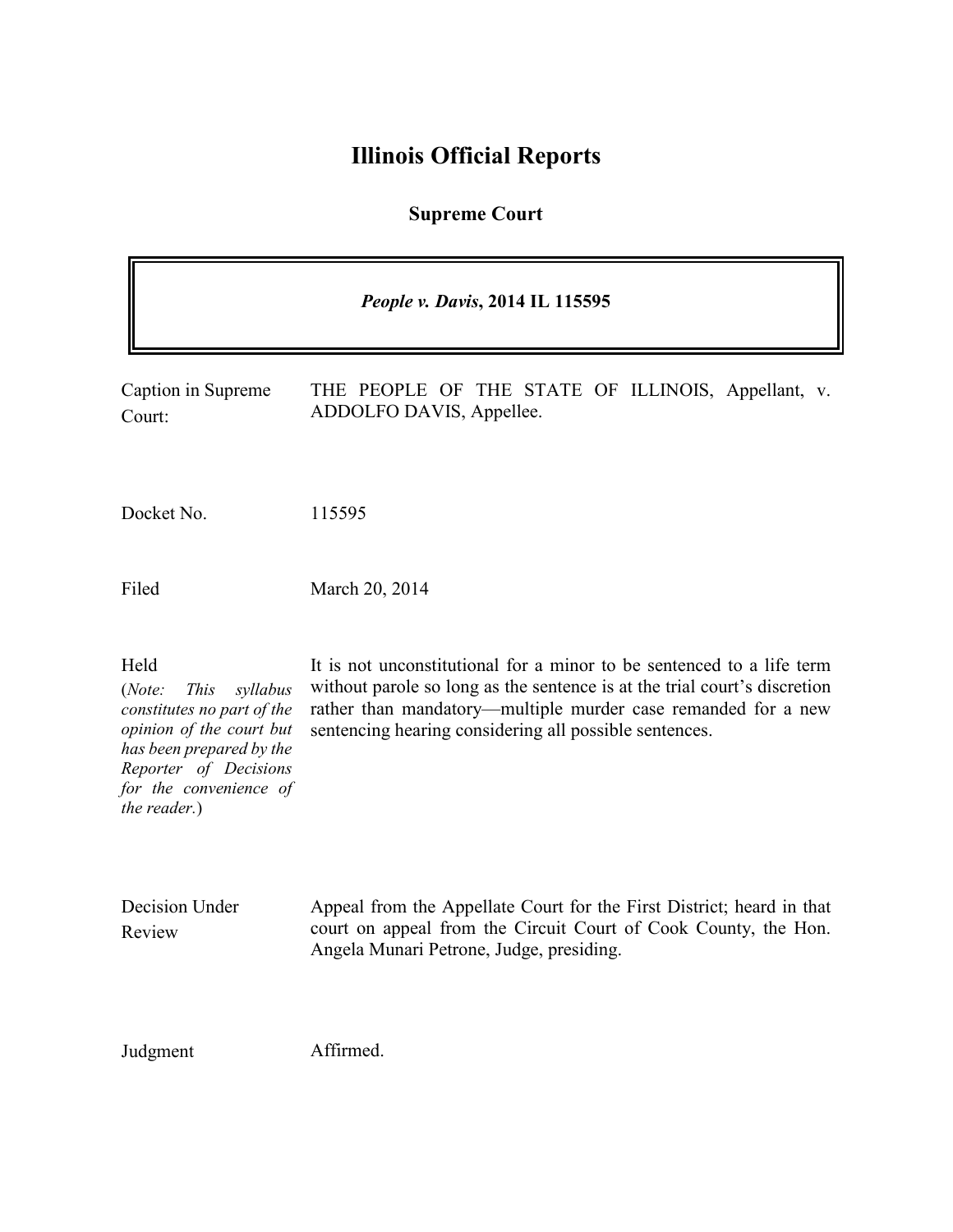| Counsel on<br>Appeal | Lisa Madigan, Attorney General, of Springfield, and Anita M.<br>Alvarez, State's Attorney, of Chicago (Alan J. Spellberg, Assistant<br>State's Attorney, of counsel), for the People.             |
|----------------------|---------------------------------------------------------------------------------------------------------------------------------------------------------------------------------------------------|
|                      | Marcella L. Lape, Brittany D. Parling and Shauna R. Prewitt, of<br>Chicago, and Patricia Soung, of Los Angeles, California, for appellee.                                                         |
|                      | Jocelyn D. Francoeur, Crystal L. Leighton and James P. Durkin, of<br>McDermott Will & Emery LLP, of Chicago, for amici curiae Xavier<br>McElrath-Bey et al.                                       |
|                      | Timothy P. O'Neill, of Chicago, for <i>amici curiae</i> Law Professors <i>et al.</i>                                                                                                              |
|                      | Tyrone Fahner, Marc Kadish, Daniel Storino and Michael Morrill<br>(law intern), of Mayer Brown LLP, of Chicago, for <i>amici curiae</i><br>Retired Judges et al.                                  |
|                      | Megan Rodgers and Colleen E. Roh (pro hac vice pending), of<br>Covington & Burling LLP, of Washington, D.C., for amici curiae<br>American Correctional Chaplains Association et al.               |
|                      | Lawrence A. Wojcik and Eric M. Roberts, of DLA Piper LLP (US), of<br>Chicago, for <i>amici curiae</i> Illinois Coalition for the Fair Sentencing of<br>Children et al.                            |
| Justices             | JUSTICE FREEMAN delivered the judgment of the court, with<br>opinion.<br>Chief Justice Garman and Justices Thomas, Kilbride, Karmeier,<br>Burke, and Theis concurred in the judgment and opinion. |

#### **OPINION**

¶ 1 The circuit court of Cook County denied defendant, Addolfo Davis, leave to file a successive petition for relief pursuant to the Post-Conviction Hearing Act (725 ILCS 5/122-1 *et seq*. (West 2010)). The appellate court affirmed the order of the circuit court in part and vacated in part. Relying on *Miller v. Alabama*, 567 U.S. \_\_\_, 132 S. Ct. 2455 (2012), the appellate court vacated defendant's sentence and remanded the cause to the circuit court for resentencing. 2012 IL App (1st) 112577-U. This court allowed the State's petition for leave to appeal (Ill. S. Ct. R. 315 (eff. Feb. 26, 2010)). We now affirm the judgment of the appellate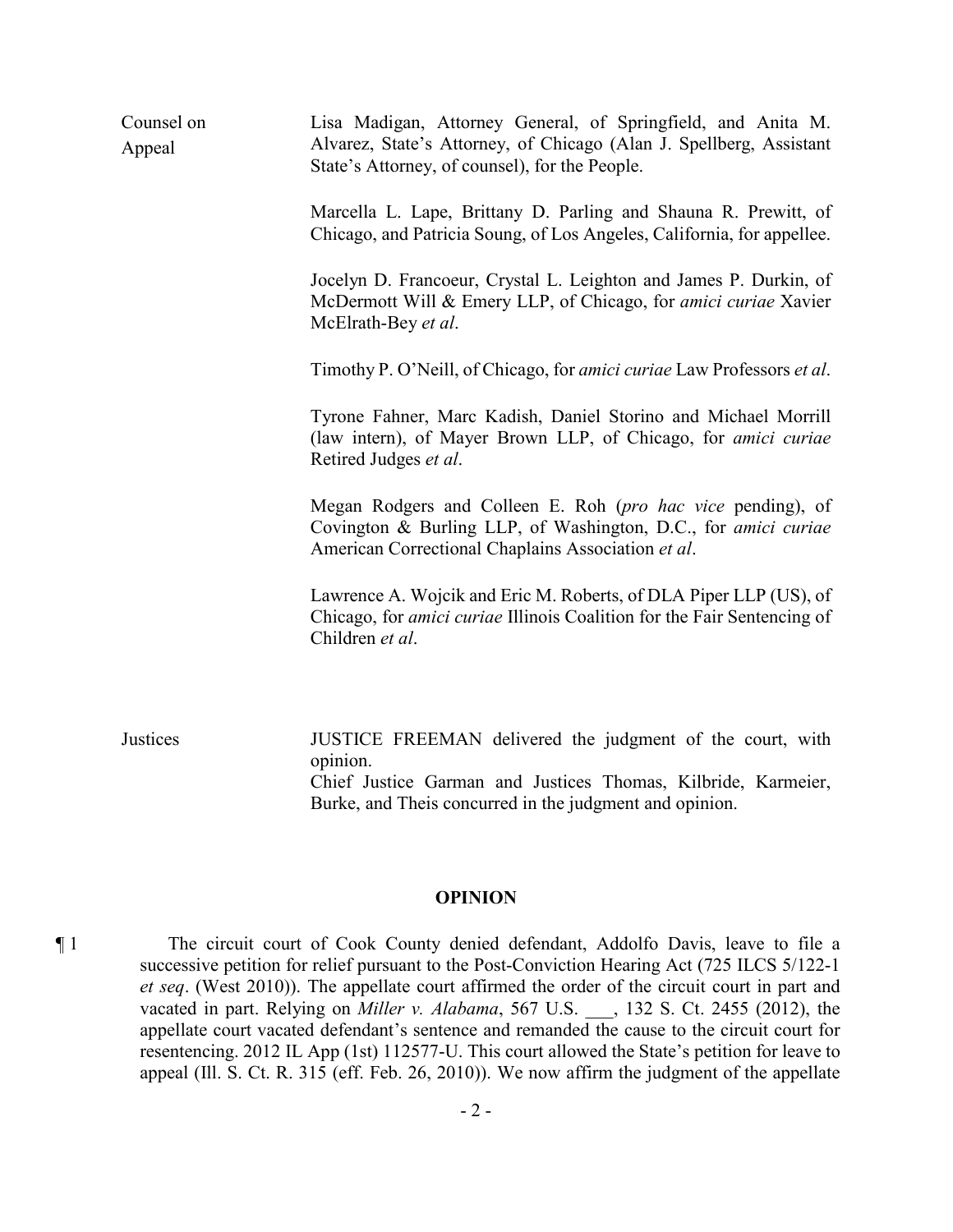court.

#### ¶ 2 I. BACKGROUND

¶ 3 The appellate court has previously recited the details of defendant's convictions and sentences. See, *e.g.*, *People v. Davis*, 388 Ill. App. 3d 869 (2009); *People v. Davis*, No. 1-93-1821 (1995) (unpublished order under Supreme Court Rule 23). We need not repeat those details here. Rather, we summarize the pertinent facts for purposes of the issues raised in this appeal.

- ¶ 4 On October 9, 1990, Bryant Johnson and Keith Whitfield were fatally shot. On October 11, defendant was arrested and questioned regarding his role in the shootings. Born on August 4, 1976, defendant was 14 years old when he was arrested. In January 1991, following a discretionary transfer hearing under the Juvenile Court Act of 1987 (Ill. Rev. Stat. 1989, ch. 37,  $\P$  805-4(3)(a)), the juvenile division of the circuit court of Cook County entered an order permitting defendant to be prosecuted under the criminal laws.
- ¶ 5 In February 1991, defendant was charged in a 31-count indictment for crimes relating to the shootings.<sup>[1](#page-2-0)</sup> In March 1993, defendant was convicted of the first degree murders of Johnson and Whitfield, the attempted first degree murders of Melvin Harvey and Keith McGee, and home invasion. Defendant was sentenced in April 1993. Because defendant was found guilty of murdering more than one victim, section  $5-8-1(a)(1)(c)$  of the Unified Code of Corrections (730 ILCS  $5/5-8-1(a)(1)(c)$  (West 1992)) required the trial court to sentence defendant to a term of natural life imprisonment, for which parole is not available (730 ILCS 5/3-3-3(d) (West 1992)). Defendant was also sentenced to 30 years' imprisonment for each count of attempted first degree murder and home invasion, all sentences to run concurrently. On direct review, the appellate court affirmed defendant's convictions and sentences. *People v. Davis*, No. 1-93-1821 (1995) (unpublished order under Supreme Court Rule 23), *appeal denied*, 165 Ill. 2d 556 (1996) (table).

¶ 6 In October 1996, defendant filed his first *pro se* postconviction petition, which the circuit court summarily dismissed in November 1996. In December 1996, defendant filed a second *pro se* postconviction petition with a motion for substitution of judge. In March 1997, the circuit court dismissed this petition. Defendant appealed from the dismissal of both the first and second postconviction petitions. The appellate court affirmed the circuit court's rulings. *People v. Davis*, No. 1-98-2277 (1999) (unpublished order under Supreme Court Rule 23), *appeal denied*, 185 Ill. 2d 639 (1999) (table). In November 1998, defendant filed his third *pro se* postconviction petition, which the circuit court dismissed. Defendant appealed and the appellate court affirmed the dismissal. *People v. Davis*, 1-99-0159 (1999) (unpublished order under Supreme Court Rule 23), *appeal denied*, 187 Ill. 2d 576 (2000) (table).

¶ 7 In September 2002, defendant filed a petition for relief from judgment pursuant to section 2-1401 of the Code of Civil Procedure (735 ILCS 5/2-1401 (West 2002)). The circuit court treated this petition as another postconviction petition and appointed counsel, who filed a supplemental petition. Relying on *People v. Miller*, 202 Ill. 2d 328 (2002) (hereinafter in text

<span id="page-2-0"></span> $\overline{1}$ <sup>1</sup>Two codefendants were separately indicted for their roles in the shootings. Defendant and codefendant Aaron Caffey were tried simultaneously with separate juries; codefendant Eugene Bowman received a separate bench trial.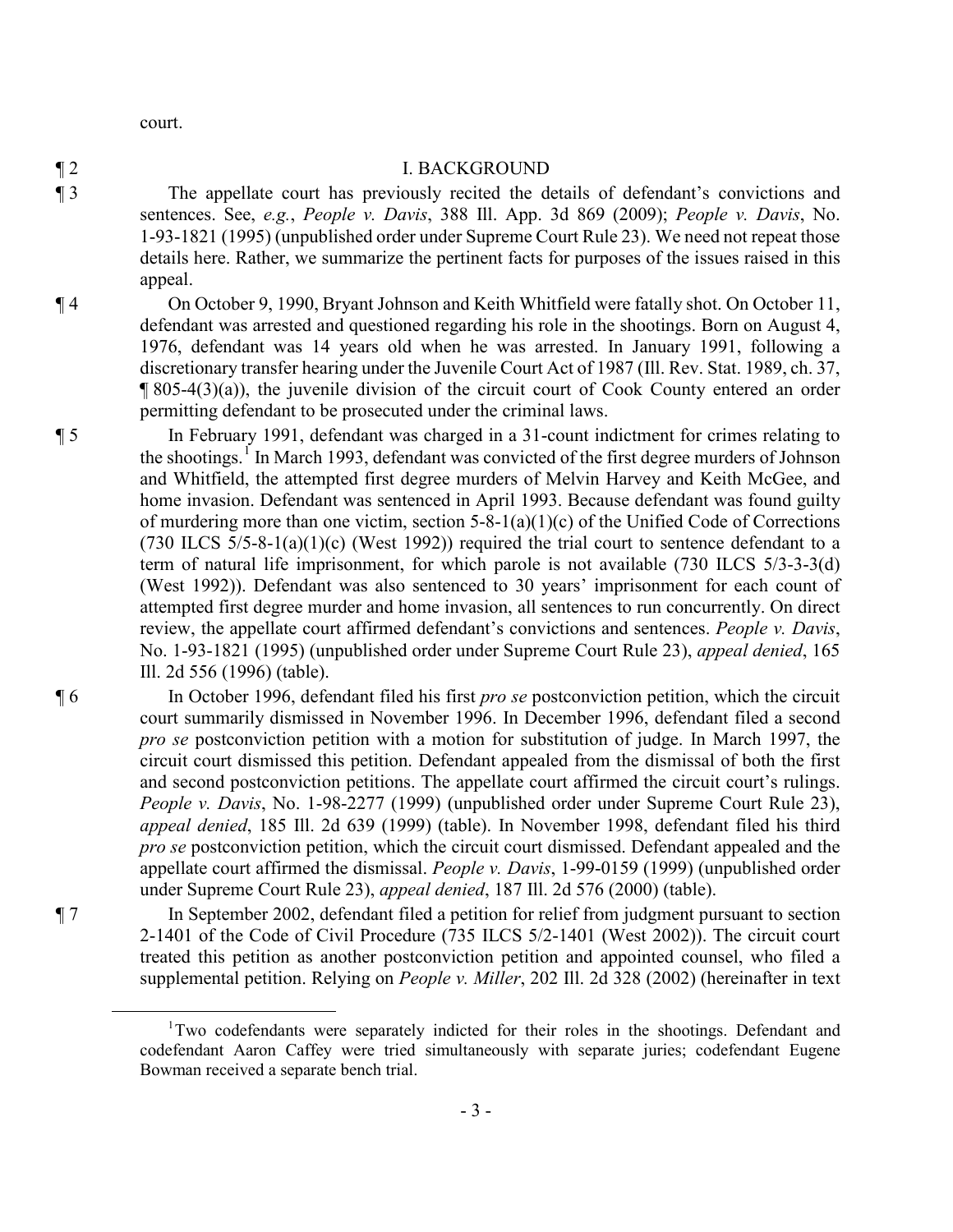*Leon Miller*), defendant argued that his natural life sentence was unconstitutional because he did not actually participate in the act of killing. Defendant obtained new counsel, who filed a second supplemental postconviction petition. Defendant argued that his sentence violated the eighth amendment to the United States Constitution and, further, that the statute requiring a mandatory life sentence violated the Illinois Constitution as applied to a 14-year-old defendant.

¶ 8 Following a hearing, the circuit court dismissed the petition in January 2007. The court found this case distinguishable from *Leon Miller*, where that defendant only acted as a lookout and did not enter the building where the actual murder occurred. In this case, the court found that defendant significantly participated in the murders: he actually went to the crime scene with his codefendants; he carried a weapon to the crime scene, which he perhaps dropped; and defendant actually entered the abode where the murders occurred. Defendant appealed, and the appellate court affirmed the dismissal. *People v. Davis*, 388 Ill. App. 3d 869 (2009), *appeal denied*, 233 Ill. 2d 571 (2009) (table), *cert. denied*, 130 S. Ct. 1707 (2010).

¶ 9 The instant appeal comes to us from defendant's "Motion For Leave To File A Verified Successive Post-Conviction Petition," which he filed in April 2011. Defendant made two claims: (1) his mandatory life sentence without parole violated the eighth amendment to the United States Constitution pursuant to *Graham v. Florida*, 560 U.S. 48 (2010); and (2) he received ineffective assistance of counsel at his juvenile transfer hearing because his counsel failed to interview an eyewitness prior to the hearing. In August 2011, the circuit court denied defendant leave to file the successive petition. First, the court noted *Graham*'s holding that a mandatory life sentence without parole could not be imposed on juvenile offenders who did not commit homicide. The court found that *Graham* did not apply to the instant case because defendant was convicted of two first degree murders, as well as two attempted murders and home invasion. Second, the court found that defendant received effective assistance of counsel at his juvenile transfer hearing.

¶ 10 While defendant's appeal was pending in the appellate court, the United States Supreme Court decided *Miller v. Alabama*, 567 U.S. \_\_\_, 132 S. Ct. 2455 (2012), in which the Court held that "mandatory life without parole for those under the age of 18 at the time of their crimes violates the Eighth Amendment's prohibition on 'cruel and unusual punishments.' " *Id*. at \_\_\_, 132 U.S. at 2460. Defendant filed a substitute brief in the appellate court incorporating *Miller*. The appellate court concluded that *Miller* applies retroactively on postconviction review. Consequently, the appellate court vacated in part the circuit court's order denying leave to file a successive petition, vacated defendant's sentence, and remanded for a new sentencing hearing. However, the appellate court upheld the circuit court's denial of defendant's claim of ineffective assistance of counsel. 2012 IL App (1st) 112577-U.

¶ 11 The State appeals to this court. We granted leave to the following groups to file *amici curiae* briefs in support of defendant: Retired Judges *et al*.; Law Professors; Illinois Coalition for the Fair Sentencing of Children *et al*.; American Correctional Chaplains Association *et al*.; Amnesty International *et al*.; and Former Youthful Offenders. Ill. S. Ct. R. 345 (eff. Sept. 20, 2010). Additional pertinent background will be discussed in the context of our analysis of the issues.

- 4 -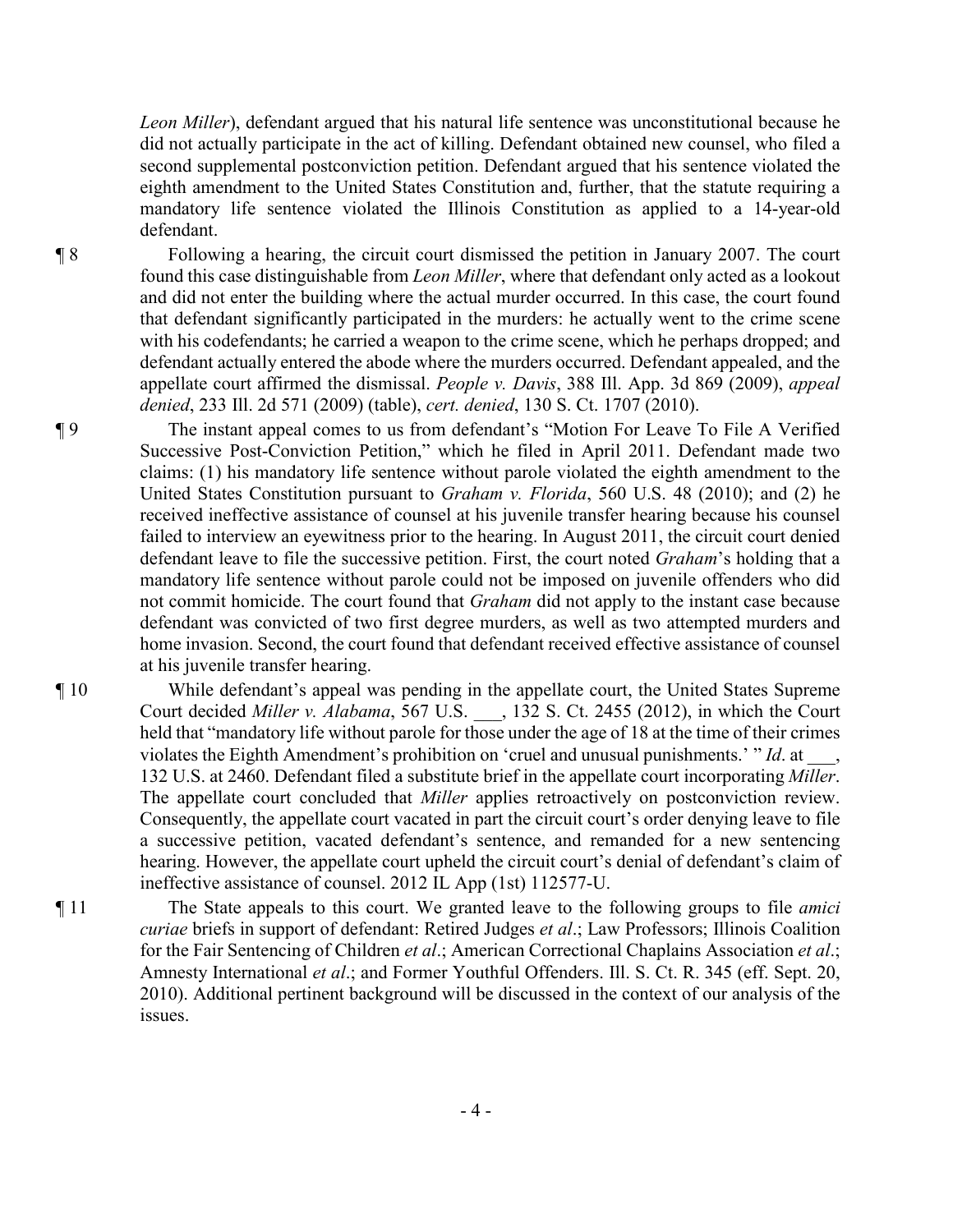#### ¶ 12 II. ANALYSIS

- ¶ 13 The Post-Conviction Hearing Act provides a procedural mechanism through which a criminal defendant can assert that his federal or state constitutional rights were substantially violated in his original trial or sentencing hearing. 725 ILCS 5/122-1(a) (West 2012); *People v. Pitsonbarger*, 205 Ill. 2d 444, 455 (2002). A postconviction proceeding is not a substitute for a direct appeal, but rather is a collateral attack on a prior conviction and sentence. *People v. Edwards*, 2012 IL 111711, ¶ 21; *People v. Tenner*, 206 Ill. 2d 381, 392 (2002). "The purpose of the post-conviction proceeding is to allow inquiry into constitutional issues involved in the original conviction and sentence that have not been, and could not have been, adjudicated previously on direct appeal." *People v. Towns*, 182 Ill. 2d 491, 502 (1998). Accordingly, issues that were raised and decided on direct appeal are barred from consideration by the doctrine of *res judicata*; issues that could have been raised, but were not, are considered forfeited. *People v. Ortiz*, 235 Ill. 2d 319, 328 (2009); *Pitsonbarger*, 205 Ill. 2d at 456, 458; see 725 ILCS 5/122-3 (West 2012) (stating that "[a]ny claim \*\*\* not raised in the original or an amended petition is waived").
- 

¶ 14 Consistent with these principles, the Post-Conviction Hearing Act contemplates the filing of only one postconviction petition. 725 ILCS 5/122-1(f) (West 2012); *Ortiz*, 235 Ill. 2d at 328; *Pitsonbarger*, 205 Ill. 2d at 456. Consequently, a defendant faces immense procedural default hurdles when bringing a successive postconviction petition. Because successive petitions impede the finality of criminal litigation, these hurdles are lowered only in very limited circumstances. *Tenner*, 206 Ill. 2d at 392. One such basis for relaxing the bar against successive postconviction petitions is where a petitioner can establish "cause and prejudice" for the failure to raise the claim earlier. We observe that following *Pitsonbarger*, the General Assembly added section 122-1(f) to the Act, which codifies our cause-and-prejudice case law. *People v. Tidwell*, 236 Ill. 2d 150, 156 (2010); *Ortiz*, 235 Ill. 2d at 330. "Cause" refers to some objective factor external to the defense that impeded counsel's efforts to raise the claim in an earlier proceeding. "Prejudice" refers to a claimed constitutional error that so infected the entire trial that the resulting conviction or sentence violates due process. 725 ILCS 5/122-1(f) (West 2012); *Ortiz*, 235 Ill. 2d at 329; *Pitsonbarger*, 205 Ill. 2d at 460, 464. Both prongs must be satisfied for the defendant to prevail. *People v. Guerrero*, 2012 IL 112020, ¶ 15. It is within this procedural framework that we address the issues presented.

¶ 15 A. Constitutionality of Sentence

- ¶ 16 The appellate court vacated defendant's sentence and remanded defendant's case to the circuit court for resentencing pursuant to principles articulated in *Miller v. Alabama*, 567 U.S. \_\_\_, 132 S. Ct. 2455 (2012). The analyses of the lower courts, as well as the arguments of counsel before this court, require a thorough discussion of the controlling principles.
- ¶ 17 1. Eighth Amendment Principles
- ¶ 18 The eighth amendment prohibits, *inter alia*, the imposition of "cruel and unusual punishments," and applies to the States through the fourteenth amendment. *Roper v. Simmons*, 543 U.S. 551, 560 (2005) (collecting cases). "The concept of proportionality is central to the Eighth Amendment." *Graham v. Florida*, 560 U.S. 48, 59 (2010). The eighth amendment's ban on excessive sanctions flows from the basic principle that criminal punishment should be graduated and proportioned to both the offender and the offense. *Miller*, 567 U.S. at  $\qquad$ , 132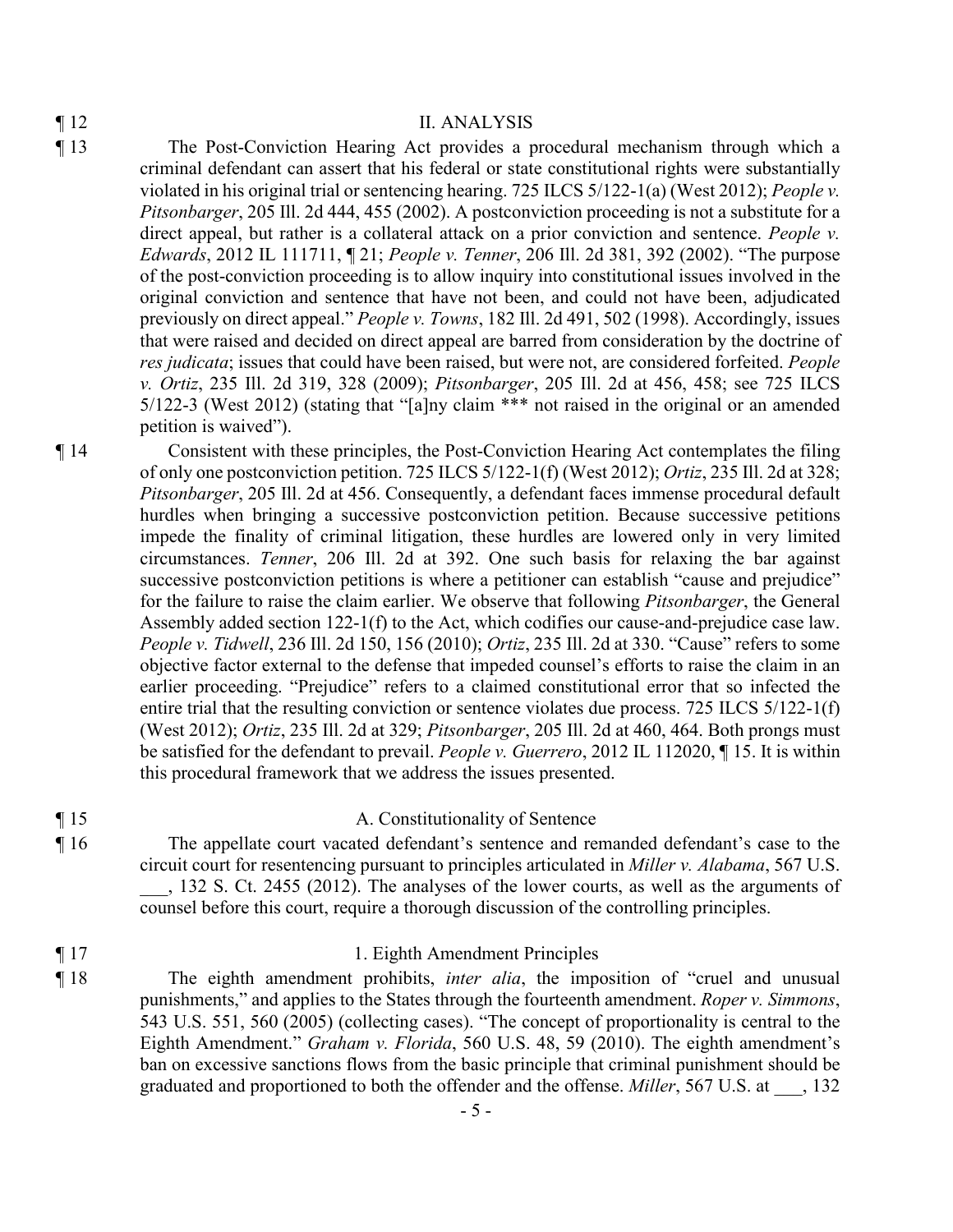S. Ct. at 2463; *Roper*, 543 U.S. at 560. To determine whether a punishment is so disproportionate as to be "cruel and unusual," a court must look beyond history to "the evolving standards of decency that mark the progress of a maturing society." *Trop v. Dulles*, 356 U.S. 86, 101 (1958) (plurality op.); see *Miller*, 567 U.S. at \_\_\_, 132 S. Ct. at 2463; *Graham*, 560 U.S. at 59; *Roper*, 543 U.S. at 561.

¶ 19 *Roper*, *Graham*, and *Miller* form a line of United States Supreme Court decisions that address how the eighth amendment's ban on "cruel and unusual punishments" applies to sentencing juveniles. The Court recognized three general differences between juveniles under 18 and adults. First, juveniles have a lack of maturity and an underdeveloped sense of responsibility. Second, juveniles are more vulnerable or susceptible to negative influences and outside pressures, including peer pressure. Third, the character of a juvenile is not as well formed as that of an adult. The Court concluded that these differences render the irresponsible conduct of juveniles not as morally reprehensible as that of an adult. *Graham*, 560 U.S. at 68; *Roper*, 543 U.S. at 569-70. In *Roper*, 543 U.S. at 578, the Court held: "The Eighth and Fourteenth Amendments forbid imposition of the death penalty on offenders who were under the age of 18 when their crimes were committed." In *Graham*, 560 U.S. at 74, the Court held that the eighth amendment forbids the sentence of life without parole "for a juvenile offender who did not commit homicide." The Court further held that a "State need not guarantee the offender eventual release, but if it imposes a sentence of life it must provide him or her with some realistic opportunity to obtain release before the end of that term." *Id.* at 82.

¶ 20 In *Miller*, the Court considered appeals by "two 14-year-old offenders \*\*\* convicted of murder and sentenced to life imprisonment without the possibility of parole. In neither case did the sentencing authority have any discretion to impose a different punishment." *Miller*, 567 U.S. at \_\_\_, 132 S. Ct. at 2460. Relying on its earlier decisions in *Roper* and *Graham*, the Court in *Miller* recognized that "children are constitutionally different from adults for purposes of sentencing" (*id.* at  $\qquad$ , 132 S. Ct. at 2464), and that "in imposing a State's harshest penalties, a sentencer misses too much if he treats every child as an adult." *Id.* at  $\qquad$ , 132 S. Ct. at 2468. The Court explained that a mandatory sentence precludes consideration of such mitigating circumstances as: the juvenile offender's age and its attendant characteristics; the juvenile's family and home environment and the circumstances of the offense, including the extent of the juvenile's participation therein and the effect of any familial or peer pressure; the juvenile's possible inability to interact with police officers or prosecutors, or incapacity to assist his or her own attorneys; and "the possibility of rehabilitation even when the circumstances most suggest it." *Id*. at \_\_\_, 132 S. Ct. at 2468.

¶ 21 Based on the above, the Court held:

"[A] judge or jury must have the opportunity to consider mitigating circumstances before imposing the harshest possible penalty for juveniles. By requiring that all children convicted of homicide receive lifetime incarceration without possibility of parole, regardless of their age and age-related characteristics and the nature of their crimes, the mandatory sentencing schemes before us violate this principle of proportionality, and so the Eighth Amendment's ban on cruel and unusual punishment." *Id*. at \_\_\_, 132 S. Ct. at 2475.

Although the Court refused to declare categorically that a juvenile can *never* receive life imprisonment without parole for a homicide offense, the Court stated that "given all we have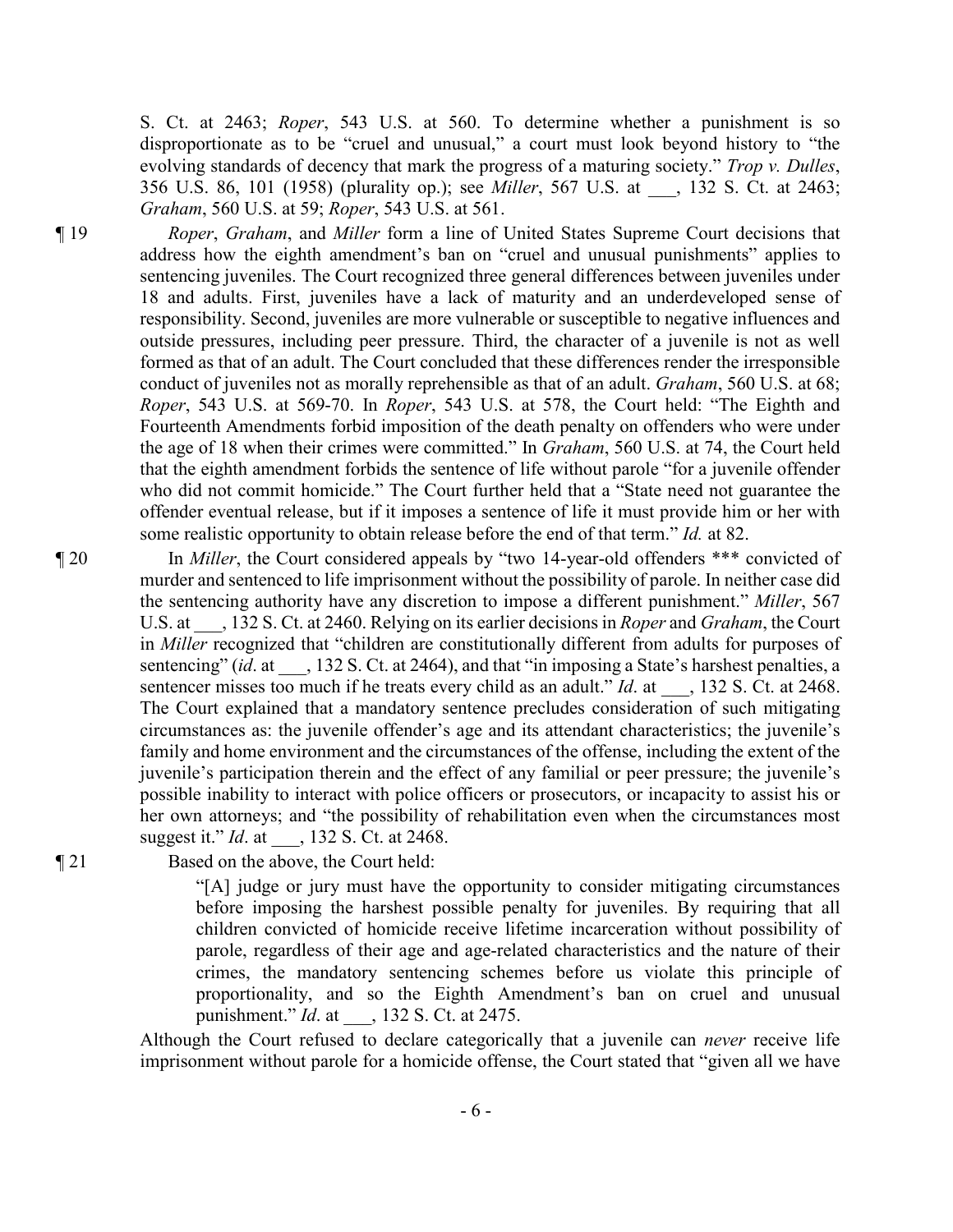said in *Roper*, *Graham*, and this decision \*\*\*, we think appropriate occasions for sentencing juveniles to this harshest possible penalty will be uncommon." *Id*. at \_\_\_, 132 S. Ct. at 2469.

¶ 22 Before this court, the State challenges the appellate court's retroactive application of *Miller v. Alabama* to defendant's postconviction proceeding. Defendant not only defends the appellate court's judgment, but, seeking cross-relief, further contends that *Miller* renders the statutory scheme under which he was convicted facially unconstitutional. We address defendant's contention first.

#### ¶ 23 2. Facial Unconstitutionality

- ¶ 24 Defendant contends that *Miller* "renders the statutory scheme under which he was sentenced void." Therefore, according to defendant: his resulting sentence is void; he can raise this claim in this collateral proceeding; and he is entitled to a new sentencing hearing under the applicable sentencing provision as it existed prior to its allegedly unconstitutional form.
- ¶ 25 If a new constitutional rule renders a statute facially unconstitutional, the statute is void *ab initio*. *Lucien v. Briley*, 213 Ill. 2d 340, 344 (2004). When a court declares a statute unconstitutional and void *ab initio*, the court means only that the statute was constitutionally infirm from the moment of its enactment and, therefore, is unenforceable. *People v. Blair*, 2013 IL 114122, ¶ 30. A facial challenge to the constitutionality of a statute is the most difficult challenge to mount. *Napleton v. Village of Hinsdale*, 229 Ill. 2d 296, 305 (2008); *People v. Greco*, 204 Ill. 2d 400, 407 (2003). A statute is facially unconstitutional only if there are no circumstances in which the statute could be validly applied. *Napleton*, 229 Ill. 2d at 306; *Lucien*, 213 Ill. 2d at 344. The fact that the statute could be found unconstitutional under some set of circumstances does not establish the facial invalidity of the statute. *In re Parentage of John M.*, 212 Ill. 2d 253, 269 (2004). Thus, a facial challenge must fail if any situation exists where the statute could be validly applied. *In re M.T.*, 221 Ill. 2d 517, 533 (2006) (and cases cited therein).
- ¶ 26 Further, a sentence that violates the constitution is void from its inception (*People v. Brown*, 225 Ill. 2d 188, 203 (2007)), and may be attacked at any time and in any court, either directly or collaterally. *People v. Thompson*, 209 Ill. 2d 19, 27 (2004). Whether a statute is unconstitutional is a question of law, which is reviewed *de novo*. *People v. Kitch*, 239 Ill. 2d 452, 466 (2011).
- $\P$  27 As earlier recited, defendant was sentenced pursuant to section 5-8-1(a)(1)(c) of the Unified Code of Corrections. When defendant was sentenced in April 1993, that section was codified in the Illinois Compiled Statutes in pertinent part: "(1) for first degree murder, \*\*\* (c) if the defendant \*\*\* (ii) is found guilty of murdering more than one victim \*\*\* the court *shall* sentence the defendant to a term of natural life imprisonment." (Emphasis added.) 730 ILCS  $5/5-8-1(a)(1)(c)$  (West 1992). We observe that at the time of his offenses, that section provided in pertinent part: "(1) for first degree murder \*\*\* (c) if the defendant has previously been convicted of first degree murder under any state or federal law or is found guilty of murdering more than one victim, the court *shall* sentence the defendant to a term of natural life imprisonment." (Emphasis added.) Ill. Rev. Stat. 1989, ch. 38, ¶ 1005-8-1(a)(1)(c). Subsection (c)'s provision of mandatory life imprisonment for multiple murders was added by Public Act 81-1118. Pub. Act 81-1118 (eff. July 1, 1980) (adding Ill. Rev. Stat. 1981, ch. 38,  $\P$  1005-8-1(a)(1)(c)).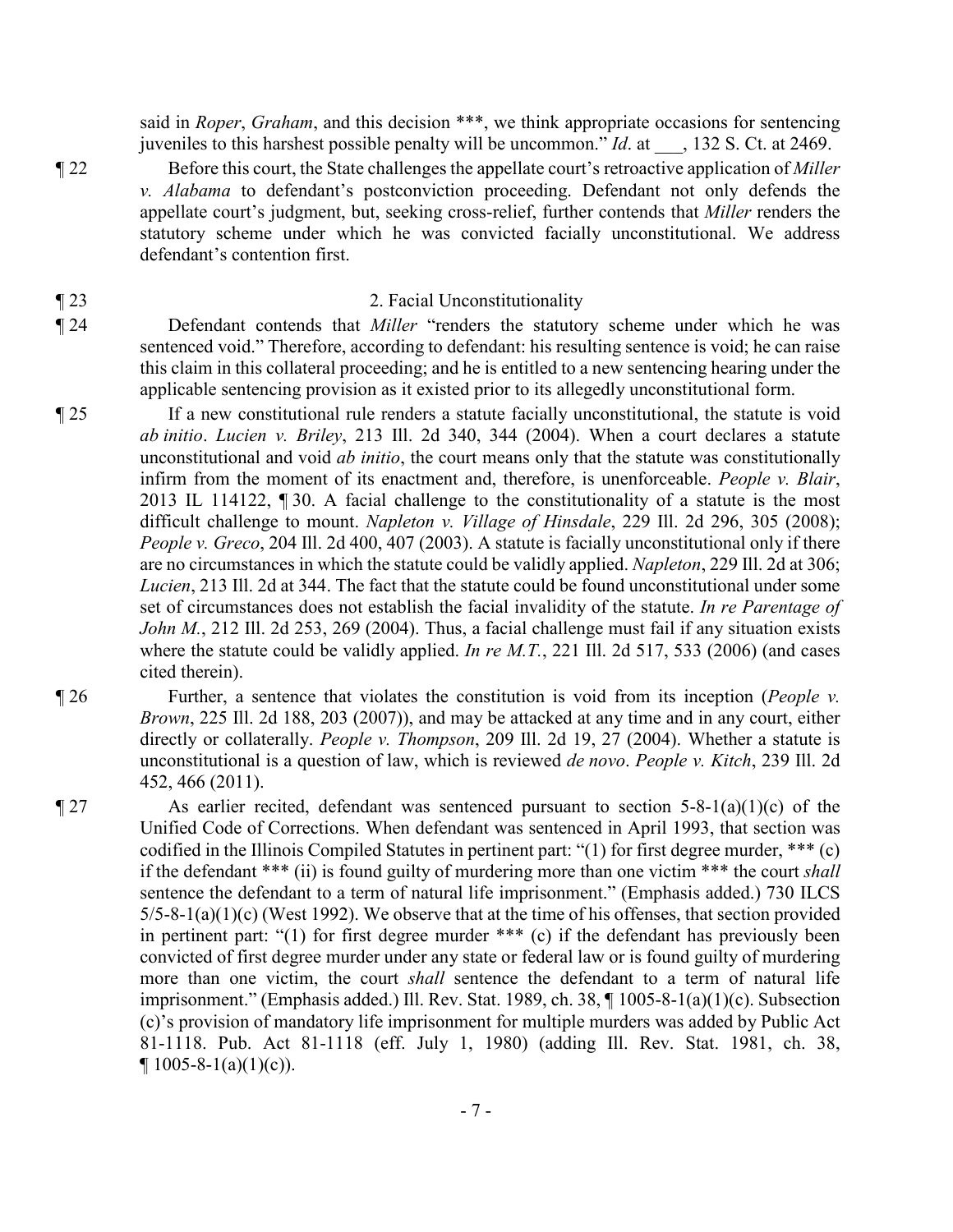- ¶ 28 Defendant argues that subsection (c) is facially unconstitutional because under no circumstances does the statute permit a sentencer "to consider age and its relevant mitigating factors in compliance with *Miller*." According to defendant, he is entitled to be resentenced under section 5-8-1 as it existed prior to the addition of the mandatory life provision. See Ill. Rev. Stat. 1979, ch. 38, ¶ 1005-8-1. We disagree.
- ¶ 29 *Miller* itself expressly limited its prohibition of mandatory sentences of life without parole to juveniles. Explaining that "children are different" in terms of the eighth amendment, the Court observed that a sentencing rule that may be impermissible for children may be permissible for adults. *Miller*, 567 U.S. at \_\_\_, 132 S. Ct. at 2470.
- ¶ 30 In the case at bar, the mandatory sentence of life without parole for defendants who commit multiple murders, as provided in section  $5-8-1(a)(1)(c)$ , can be validly applied to adults. Because there are situations where the statute can be validly applied, it is not facially unconstitutional. See, *e.g.*, *People v. Williams*, 2012 IL App (1st) 111145, ¶ 47.
- ¶ 31 However, defendant insists that this analysis fails to consider whether the applicable *statutory scheme*—which includes Illinois's juvenile transfer statute—is void *ab initio*. This argument lacks merit. As earlier recited, defendant received a juvenile transfer hearing pursuant to section 805-4(3) of the Juvenile Court Act of 1987, which provided in pertinent part:

 $(3)(a)$  If a petition alleges commission by a minor 13 years of age or over of an act which constitutes a crime under the laws of this State, and, on motion of the State's Attorney, a Juvenile Judge, designated by the Chief Judge of the Circuit to hear and determine such motions, after investigation and hearing but before commencement of the adjudicatory hearing, finds that it is not in the best interests of the minor or of the public to proceed under this Act, the court *may* enter an order permitting prosecution under the criminal laws.

(b) In making its determination on a motion to permit prosecution under the criminal laws, the court *shall* consider *among other matters*: (1) whether there is sufficient evidence upon which a grand jury may be expected to return an indictment; (2) whether there is evidence that the alleged offense was committed in an aggressive and premeditated manner; (3) the age of the minor; (4) the previous history of the minor; (5) whether there are facilities particularly available to the Juvenile Court for the treatment and rehabilitation of the minor; (6) whether the best interest of the minor and the security of the public may require that the minor continue in custody or under supervision for a period extending beyond his minority; and (7) whether the minor possessed a deadly weapon when committing the alleged offense." (Emphases added.) Ill. Rev. Stat. 1989, ch. 37, ¶ 805-4.

¶ 32 This provision did not prohibit the circuit court from considering any and all relevant circumstances attendant to defendant's age, as required by *Miller*. Indeed, this provision *requires* such consideration. We hold that *Miller* did not render the statutory scheme under which defendant was sentenced facially unconstitutional. Since defendant fails in his facial challenge to the statutory scheme under which he was sentenced, we next consider whether *Miller* applies to defendant's mandatory sentence of life imprisonment without parole.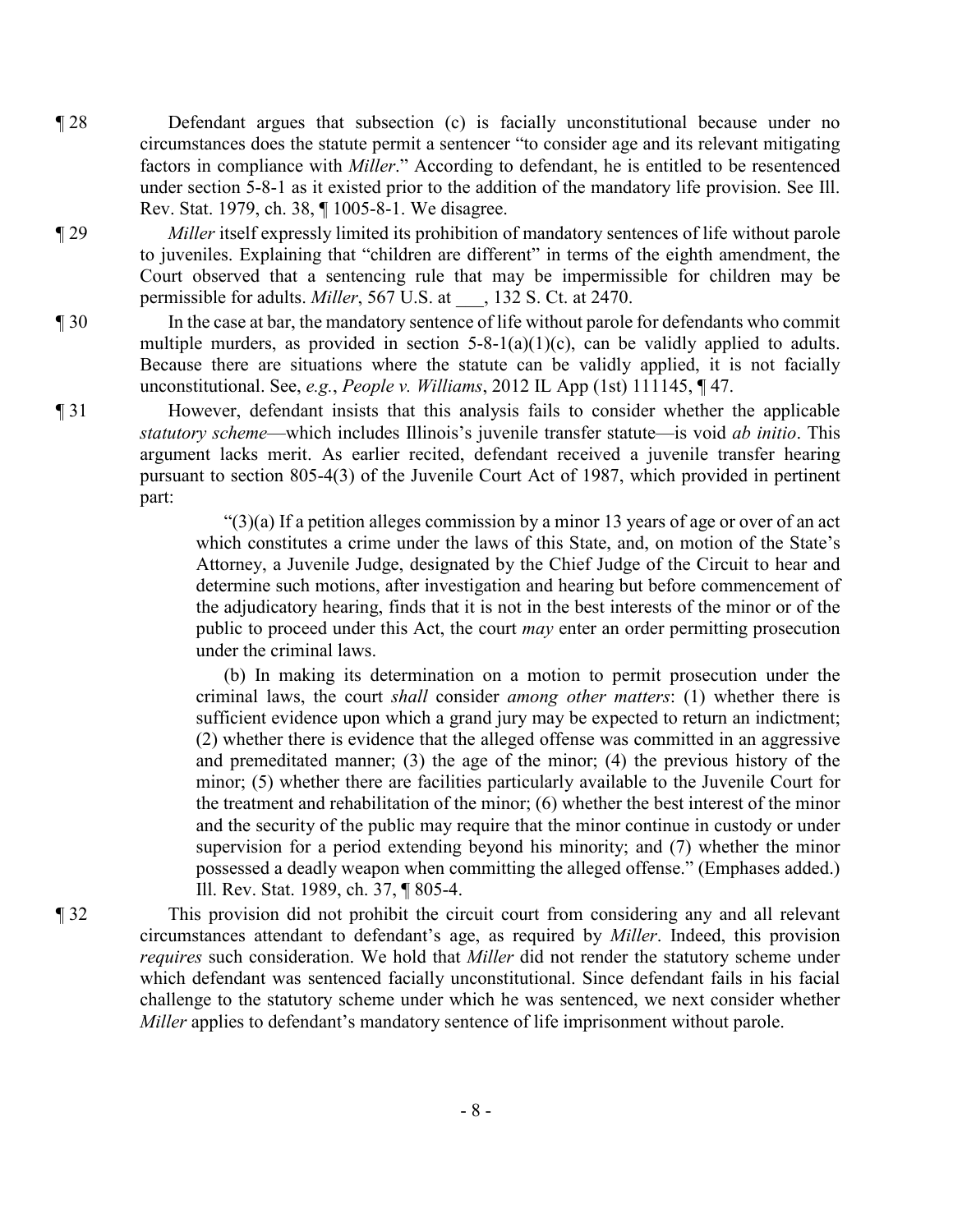#### ¶ 33 3. Retroactivity of *Miller*

¶ 34 The State contends that *Miller* should not be retroactively applied to cases on collateral review. Employing the standards for such application as expressed in *Teague v. Lane*, 489 U.S. 288 (1989) (plurality op.), the appellate court concluded that *Miller* must be applied retroactively to defendant's successive postconviction petition and ordered a new sentencing hearing. 2012 IL App (1st) 112577-U,  $\P\P$  16-18. Indeed, we observe that several panels of our appellate court have concluded that *Miller* applies retroactively to cases on collateral review. See, *e.g.*, *People v. Williams*, 2012 IL App (1st) 111145; *People v. Morfin*, 2012 IL App (1st) 103568; *People v. Luciano*, 2013 IL App (2d) 110792; *People v. Johnson*, 2013 IL App (5th) 110112. We agree with this conclusion.

¶ 35 In *Teague*, the United States Supreme Court established standards for determining when a new constitutional rule would apply to federal *habeas corpus* actions pending in federal courts. In *People v. Flowers*, 138 Ill. 2d 218 (1990), this court acknowledged that *Teague* arose in the context of federal *habeas corpus*. However, this court considered the analysis enunciated therein "helpful and concise," and adopted it as a matter of state law for collateral proceedings pursuant to the Post-Conviction Hearing Act. *Id*. at 237-39.[2](#page-8-0) The purpose of the *Teague* analysis is to promote the government's interest in finality of criminal convictions. " 'Application of constitutional rules not in existence at the time a conviction became final seriously undermines the principle of finality which is essential to the operation of our criminal justice system. Without finality, the criminal law is deprived of much of its deterrent effect.' " *Id*. at 239 (quoting *Teague*, 489 U.S. at 309).

¶ 36 A judicial decision that establishes a new constitutional rule applies to all criminal cases pending on direct review. *Schriro v. Summerlin*, 542 U.S. 348, 351 (2004); *People v. Erickson*, 117 Ill. 2d 271, 288 (1987). However, as to convictions that are already final, the new rule is not to be applied retroactively to cases on collateral review except in two instances. First:

> "New *substantive* rules generally apply retroactively. This includes decisions that narrow the scope of a criminal statute by interpreting its terms [citations], as well as constitutional determinations that place particular conduct or persons covered by the statute beyond the State's power to punish [citations]. Such rules apply retroactively because they 'necessarily carry a significant risk that a defendant stands convicted of "an act that the law does not make criminal" ' or faces a punishment that the law cannot impose upon him." (Emphasis in original.) *Schriro*, 542 U.S. at 351-52 (and cases cited therein).

Second:

"New rules of procedure, on the other hand, generally do not apply retroactively. They do not produce a class of persons convicted of conduct the law does not make criminal, but merely raise the possibility that someone convicted with use of the invalidated procedure might have been acquitted otherwise. Because of this more speculative connection to innocence, we give retroactive effect to only a small set of

<span id="page-8-0"></span> <sup>2</sup> We acknowledge that the United States Supreme Court has subsequently clarified *Teague*. First: "Since *Teague* is based on statutory authority that extends only to federal courts applying a federal statute, it cannot be read as imposing a binding obligation on state courts." *Danforth v. Minnesota*, 552 U.S. 264, 278-79 (2008). Second, the *Teague* analysis "was meant to apply only to federal courts considering habeas corpus petitions challenging state-court criminal convictions." *Id.* at 279*.*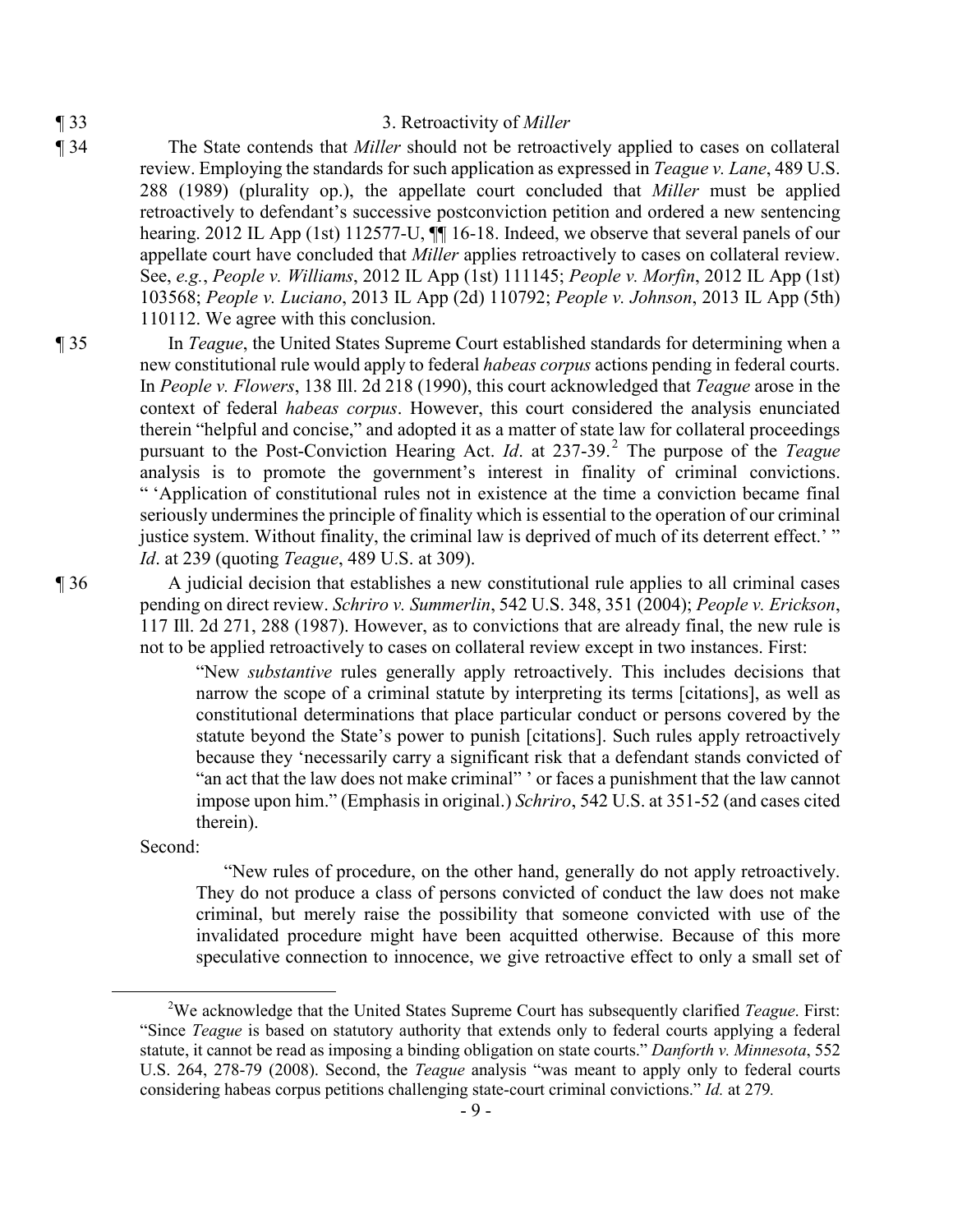watershed rules of criminal procedure implicating the fundamental fairness and accuracy of the criminal proceeding." (Internal quotation marks omitted.) *Id*. at 352.

In other words, the watershed rule of criminal procedure is a rule that is implicit in the concept of ordered liberty, without which the likelihood of an accurate conviction is seriously diminished. *People v. Sanders*, 238 Ill. 2d 391, 401 (2010); *People v. Morris*, 236 Ill. 2d 345, 359 (2010); see *Teague*, 489 U.S. at 311-13.

¶ 37 As the Court explained in *Schriro*, courts sometimes refer to constitutional determinations that place particular conduct or persons covered by the statute beyond the state's power to punish as an *exception* to *Teague*'s bar on retroactive application of procedural rules. However, "they are more accurately characterized as *substantive rules not subject to the bar*." (Emphasis added.) *Schriro*, 542 U.S. at 352 n.4. As noted, several panels of our appellate court have concluded that *Miller* applies retroactively to postconviction proceedings. However, those panels have differed in their application of the *Teague* analysis to *Miller*.

¶ 38 In the instant case, the appellate court relied on *Williams*, which concluded that *Miller* constitutes a watershed rule of criminal procedure, or requires the observance of those procedures that are implicit in the concept of ordered liberty. 2012 IL App (1st) 112577-U, ¶ 16 (quoting *People v. Williams*, 2012 IL App (1st) 111145, ¶¶ 51-52). In contrast, another panel of our appellate court concluded that *Miller* constituted a new substantive rule. See *People v. Morfin*, 2012 IL App (1st) 103568, ¶ 56. We observe that the special concurrence in *Morfin* opined that a new substantive rule is outside of the bar of *Teague* and concludes the analysis. *Id*. ¶¶ 62-68 (Sterba, J., specially concurring). We agree with the views expressed in *Morfin*.

¶ 39 In concluding that *Miller* constitutes a new substantive rule, the court in *Morfin* reasoned: "While [*Miller*] does not forbid a sentence of life imprisonment without parole for a minor, it does require Illinois courts to hold a sentencing hearing for every minor convicted of first degree murder at which a sentence other than natural life imprisonment must be available for consideration. *Miller* mandates a sentencing range broader than that provided by statute for minors convicted of first degree murder who could otherwise receive only natural life imprisonment." *Id*. ¶ 56.

> As the Iowa Supreme Court recognized: "From a broad perspective, *Miller* does mandate a new procedure. Yet, the procedural rule for a hearing is the result of a substantive change in the law that prohibits mandatory life-without-parole sentencing." *State v. Ragland*, 836 N.W.2d 107, 115 (Iowa 2013). In other words, *Miller* places a particular class of persons covered by the statute—juveniles—constitutionally beyond the State's power to punish with a particular category of punishment—*mandatory* sentences of natural life without parole. See *Miller*, 567 U.S. at  $\qquad \qquad , \qquad$  132 S. Ct. at 2464, 2468; *Diatchenko v. District Attorney for the Suffolk District*, 1 N.E.3d 270, 277 (Mass. 2013). Since *Miller* declares a new substantive rule, it applies retroactively without resort to *Teague*. See *Schriro*, 542 U.S. at 351-52 & n.4.

¶ 40 Also, we find it instructive that the *Miller* companion case, *Jackson v. Hobbs*, arose on state collateral review. Notwithstanding its finality, the Court retroactively applied *Miller* and vacated Jackson's sentence. While our analysis is independent as a matter of Illinois law, the relief granted to Jackson under *Miller* tends to indicate that *Miller* should apply retroactively on collateral review. See *People v. Williams*, 2012 IL App (1st) 111145, ¶ 54; *People v. Morfin*, 2012 IL App (1st) 103568, ¶ 57.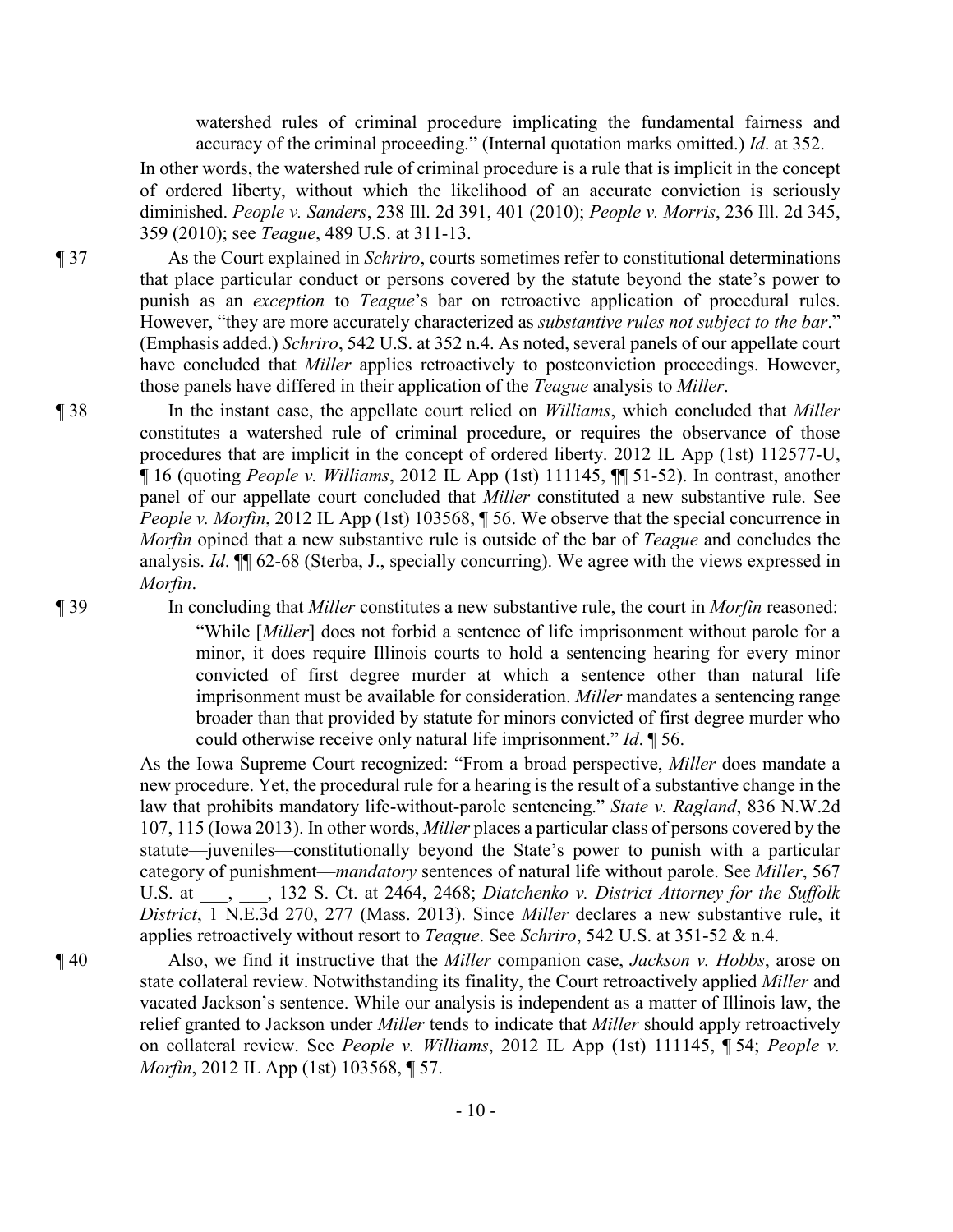- ¶ 41 We observe that defendant and several *amici* assert that this court should depart from *Teague* and adopt a different rule of retroactivity. However, we do not rely on *Teague* in our analysis because we view *Miller* as a new substantive rule, which is outside of *Teague* rather than an exception thereto. Accordingly, we need not and do not address this argument. See *People v. Campa*, 217 Ill. 2d 243, 269-70 (2005) (reviewing court will not decide nonessential issues or render advisory opinions).
- ¶ 42 In terms of the requisite cause and prejudice of the Post-Conviction Hearing Act, *Miller*'s new substantive rule constitutes "cause" because it was not available earlier to counsel (*Pitsonbarger*, 205 Ill. 2d at 460-61), and constitutes prejudice because it retroactively applies to defendant's sentencing hearing. See 725 ILCS 5/122-1(f) (West 2012).
- ¶ 43 *Miller* holds that a *mandatory* life sentence for a juvenile violates the eighth amendment prohibition against cruel and unusual punishment. In the case at bar, defendant, a juvenile, was sentenced to a mandatory term of natural life without parole. Therefore, his sentence is invalid, and we uphold the appellate court's vacatur thereof. We observe that *Miller* does not invalidate the penalty of natural life without parole for multiple murderers, only its *mandatory* imposition on juveniles. See *People v. Luciano*, 2013 IL App (2d) 110792, ¶¶ 62-63. A minor may still be sentenced to natural life imprisonment without parole so long as the sentence is at the trial court's discretion rather than mandatory. See *Miller*, 567 U.S. at \_\_\_, 132 S. Ct. at 2469; *Miller*, 202 Ill. 2d at 341; *People v. Johnson*, 2013 IL App (5th) 110112, ¶ 24. We remand for a new sentencing hearing, where the trial court may consider all permissible sentences.

#### ¶ 44 4. Illinois Constitution

¶ 45 Seeking cross-relief, defendant presents several additional contentions. Defendant contends that his mandatory sentence of life imprisonment without parole offends both the proportionate penalties clause and the due process clause of the Illinois Constitution. Ill. Const. 1970, art. I, §§ 2, 11. However, these contentions were raised and rejected previously. *People v. Davis*, No. 1-93-1821 (1995) (unpublished order under Supreme Court Rule 23); *People v. Davis*, 388 Ill. App. 3d 869 (2009). In support of these contentions, defendant relies on the Court's "reaffirmation of the special status of children" in *Graham* and *Miller*. However, in *Leon Miller*, this court expressly recognized the special status of juvenile offenders prior to *Roper*, *Graham*, and *Miller*. Nonetheless, this court concluded that such special status does not necessarily prohibit a sentence of natural life without parole where a juvenile offender actively participates in the planning of a crime that results in multiple murders. *Miller*, 202 Ill. 2d at 341-42. Accordingly, the rejection of this contention is *res judicata* and cannot be relitigated here. See, *e.g.*, *People v. Pulliam*, 206 Ill. 2d 218, 246-47 (2002); *People v. Neal*, 142 Ill. 2d 140, 146-47 (1990).

### ¶ 46 5. Defendant Did Not Kill or Intend to Kill

- ¶ 47 Regardless of whether defendant is entitled to a new sentencing hearing pursuant to *Miller*, defendant contends that this court "should make clear that his sentence is unconstitutional in any event under *Graham* \*\*\* because he did not kill or intend to kill." We reject this contention.
- 
- ¶ 48 In *Graham*, the Court observed generally that "defendants who do not kill, intend to kill, or foresee that life will be taken are categorically less deserving of the most serious forms of
	- 11 -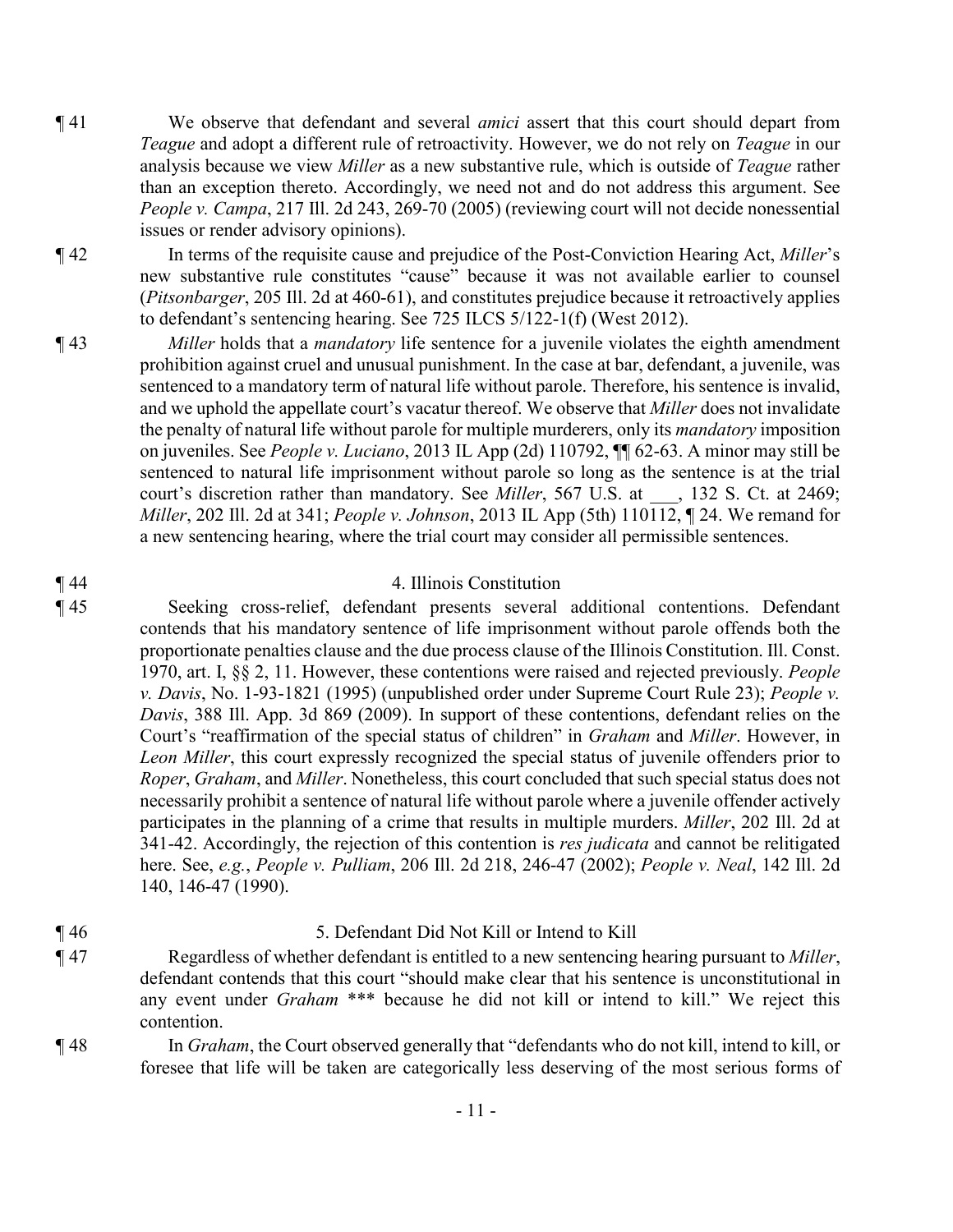punishment than are murderers," and that homicide is distinguishable from other serious violent offenses against persons. *Graham*, 560 U.S. at 69. The Court reasoned: "It follows that, when compared to an adult murderer, a juvenile offender who did not kill or intend to kill has a twice diminished moral culpability. The age of the offender and the nature of the crime each bear on the analysis." *Id*. Therefore, the Court held that the eighth amendment forbids the sentence of life imprisonment without parole for a juvenile defendant who did not commit homicide. *Id*. at 74, 82.

- ¶ 49 By its own terms, *Graham* does not apply to the case at bar. Defendant was convicted of the first degree murder of two victims, and the attempted first degree murder of two additional victims. Thus, *Graham* does not categorically prohibit defendant from receiving a sentence of natural life when he is resentenced.
- ¶ 50 Defendant insists that, "even absent a categorical rule," his sentence of life imprisonment without parole is unconstitutional "in light of his young age and individual circumstances." However, defendant now will have the opportunity, for the first time, to present this exact argument at his new sentencing hearing. Therefore, we decline to address it.

### ¶ 51 B. Effective Assistance of Counsel

- ¶ 52 In addition to his claims pertaining to his sentence, defendant claims that he received ineffective assistance of counsel at his juvenile transfer hearing because his counsel failed to interview an eyewitness prior to the hearing. The circuit court denied leave to file this claim, and the appellate court upheld the denial. Our review is *de novo*. See *People v. Edwards*, 197 Ill. 2d 239, 247 (2001) (quoting *People v. Coleman*, 183 Ill. 2d 366, 388 (1998)).
- ¶ 53 Defendant attached the 2010 affidavit of Lamont Baxter to the instant successive postconviction petition. Prior to defendant's juvenile transfer hearing, Baxter testified before a grand jury regarding defendant's involvement in the crimes. The testimony was entered into evidence at defendant's juvenile transfer hearing. Baxter subsequently testified at defendant's trial. Before the grand jury, Baxter testified that defendant and his codefendants all possessed guns, and they all discussed whether they would kill everyone at the scene or allow one particular person to live. See *Davis*, 388 Ill. App. 3d at 872. However, in his affidavit, Baxter averred that he "did not see if [defendant] had a gun," and that "defendant was not part of that conversation, and he did not say a word." Baxter additionally averred that he "did not remember [defendant] saying anything during the incident. The whole time he looked like a scared kid being told what to do by [a codefendant, who] was the ringleader and was doing most of the talking." Also, Baxter "did not remember" being interviewed by defendant's lawyer prior to trial.
- ¶ 54 The appellate court correctly upheld the circuit court's denial of leave to file this claim. As this is defendant's fifth request for collateral review, the procedural default hurdles are "immense." See *Tenner*, 206 Ill. 2d at 392. In his first postconviction petition, defendant claimed that trial counsel was ineffective for not raising an insanity defense. In his second postconviction petition, defendant claimed that his trial and appellate counsel were ineffective. In his third postconviction petition, defendant claimed that trial counsel was ineffective for failing to produce exculpatory witnesses. *Davis*, 388 Ill. App. 3d at 875. The appellate court found that defendant "has failed to meet his burden of showing cause due to his failure to identify an objective factor that impeded his ability to raise his claim of ineffective assistance